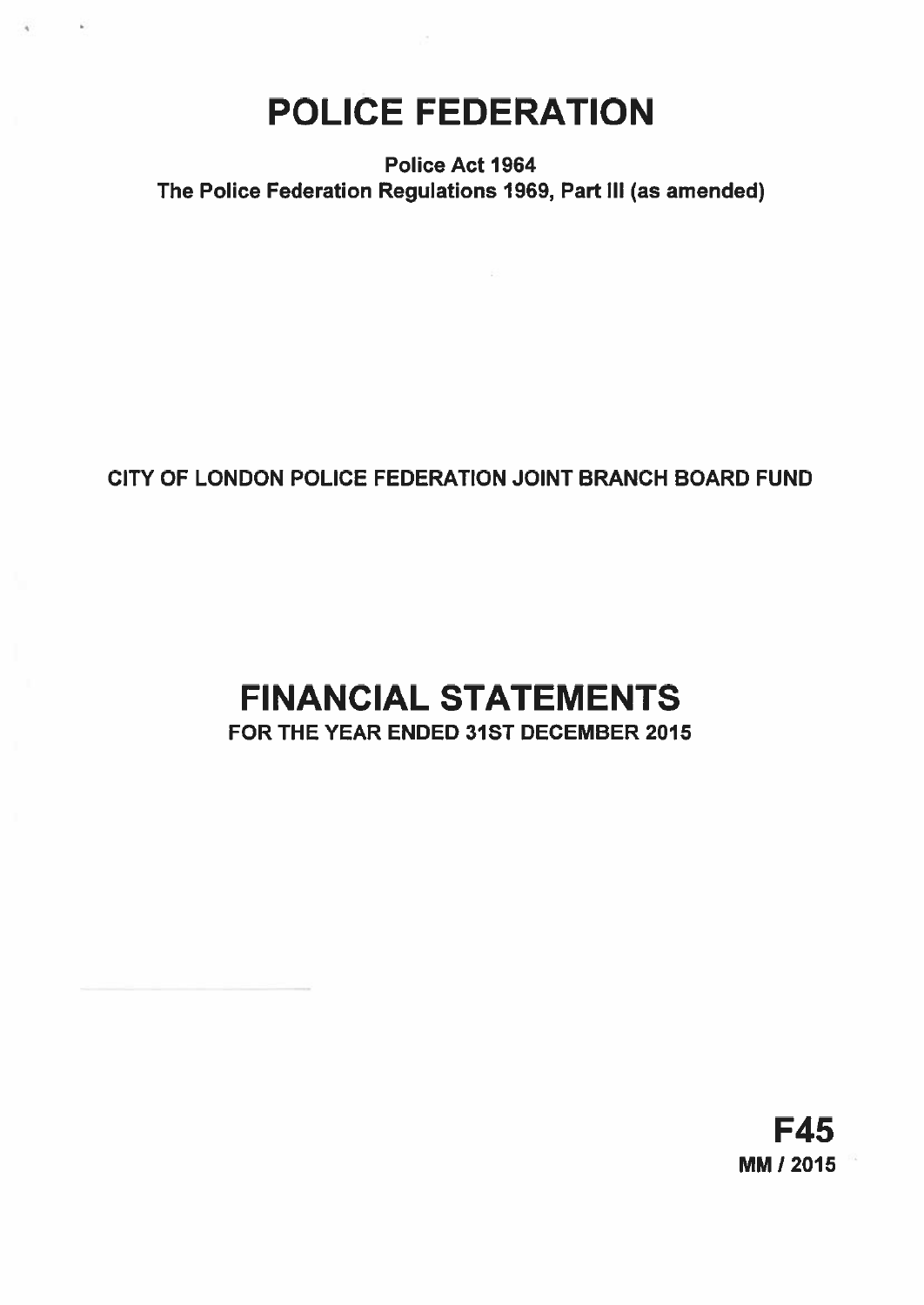## CITY OF LONDON POLICE FEDERATION JOINT BRANCH BOARD FUND

## YEAR ENDED 31ST DECEMBER 2015

| <b>CHAIRMAN</b>  | <b>Mike Reed</b><br>Police Federation Office,<br><b>Wood Street Police Building,</b><br>37 Wood Street,<br>London, EC2P 2NQ                                        |
|------------------|--------------------------------------------------------------------------------------------------------------------------------------------------------------------|
| <b>SECRETARY</b> | Graham Gilbert<br>Police Federation Office,<br><b>Wood Street Police Building,</b><br>37 Wood Street,<br>London, EC2P 2NQ                                          |
| <b>TREASURER</b> | <b>Julian Brown</b><br><b>NFIB</b><br><b>Guildhall Yard East</b><br>London EC2V 5AE                                                                                |
| <b>AUDITORS</b>  | George Hay & Company,<br><b>Chartered Accountants.</b><br><b>Statutory Auditors,</b><br>83 Cambridge Street,<br>Pimlico,<br>London. SW1V 4PS                       |
| <b>TRUSTEES</b>  | Kevin Soane (Appointed 9th January 2015)<br>Gavin Seabrook (Retired 9th January 2015)<br><b>Bishopsgate Police Station,</b><br>182 Bishopsgate<br>London. EC2M 4NP |
|                  | John Brown (Appointed 9th January 2015)<br>Clive Gwinnell (Retired 9th January 2015)<br><b>Bishopsgate Police Station,</b><br>182 Bishopsgate<br>London, EC2M 4NP  |
|                  | Delia Heath (appointed 16th April 2015)<br>Dave Mogridge (retired 16th April 2015)<br><b>Bishopsgate Police Station,</b><br>182 Bishopsgate<br>London, EC2M 4NP    |

 $\boldsymbol{\theta}$ 

SHOW NAMES AND ADDRESSES OF ABOVE OFFICIALS AND QUALIFICATIONS OF AUDITORS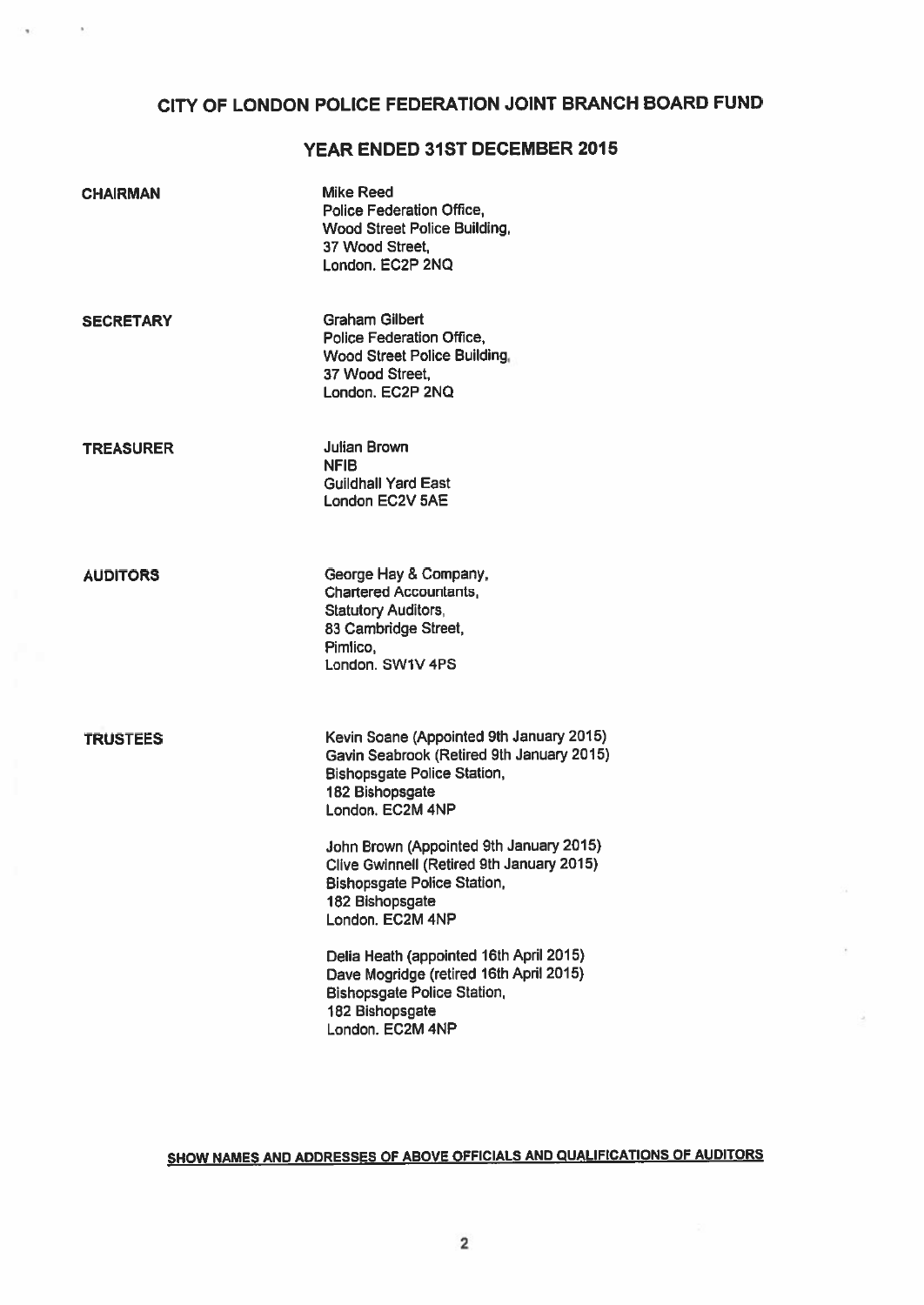### INDEPENDENT AUDITOR'S REPORT TO THE MEMBERS OF CITY OF LONDON POLICE FEDERATION JOINT BRANCH BOARD FUND

We have audited the financial statements of the City of London Police Federation Joint Branch Board Fund for the year ended 31st December 2015, which comprise the Income and Expenditure Account, the Balance Sheet, and the related notes. The financial statements have been prepared under the requirements of the Police Federation Regulations and Fund Rules.

This repor<sup>t</sup> is made solely to the Fund's members, as <sup>a</sup> body. Our audit work has been undertaken so that we might state to the Fund's members those matters we are required to state to them in an auditor's report and for no other purpose. To the fullest extent permitted by law, we do not accep<sup>t</sup> or assume responsibility to anyone other than the Fund and the Fund's members as <sup>a</sup> body, for our audit work, for this report, or for the opinions we have formed.

#### Respective responsibilities of the managemen<sup>t</sup> committee and auditors

As explained more fully in the Statement of Management Committee's Responsibilities set out in the notes to the financial statements the managemen<sup>t</sup> committee are responsible for the preparation of the financial statements and for being satisfied that they fairly reflect the state of the Fund's affairs as at 31st December 2015 and of its results for the year then ended.

Our responsibility is to audit and express an opinion on the financial statements in accordance with applicable law and International Standards on Auditing (UK and Ireland). Those standards require us to comply with the Auditing Practices Board's Ethical Standards for Auditors.

#### Scope of the audit of the financial statements

An audit involves obtaining evidence about the amounts and disclosures in the financial statements sufficient to give reasonable assurance that the financial statements are free from material misstatement, whether caused by fraud or error. This includes an assessment of: whether the accounting policies are appropriate to the Fund's circumstances and have been consistently applied and adequately disclosed; the reasonableness of significant accounting estimates made by the managemen<sup>t</sup> committee; and the overall presentation of the financial statements.

#### Opinion on financial statements

In our opinion the financial statements:

- fairly reflect the state of the Fund's affairs as at 31st December 2015 and of its results for the year then ended;
- have been properly prepared in accordance with the measurement principles of United Kingdom Generally Accepted Accounting Practice; and
- have been prepared in accordance with the Police Federation Regulations and Fund Rules.

#### Other Matters

The financial statements for the year ended 31st December 2015 includes all funds raised for the purpose of the Joint Branch Board Fund in accordance with Regulation 2 Police Federation (Amendment) Regulations 2015.

Signed: ..

George Hay & Company Chartered Accountants & Statutory Auditors 83 Cambridge Street Pimlico London Sw1V 4PS **Dated: 3rd February 2016** 2016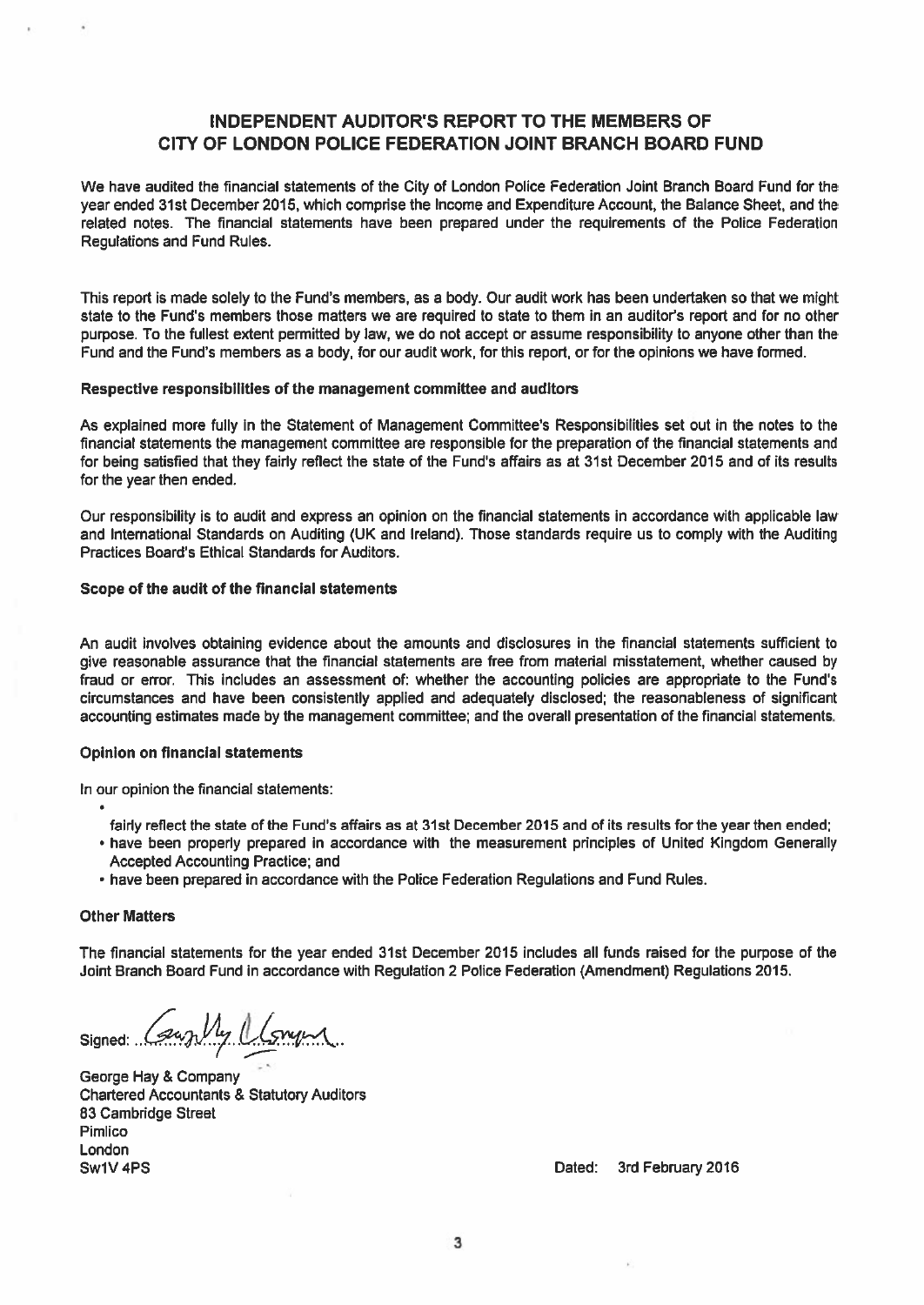## CITY OF LONDON POLICE FEDERATION JOINT BRANCH BOARD FUND

 $\sim$ 

 $\mathcal{L}$ 

## INCOME AND EXPENDITURE ACCOUNT FOR THE YEAR ENDED 31ST DECEMBER 2015

| <b>INCOME</b>                                                                                                                                  | $(01.01.15 -$<br>31.03.15 | $(01.04.15 -$<br>31.12.15 | 2015        | 2014                             |     |
|------------------------------------------------------------------------------------------------------------------------------------------------|---------------------------|---------------------------|-------------|----------------------------------|-----|
| <b>Weekly Subscriptions</b>                                                                                                                    |                           |                           |             |                                  |     |
| Constables                                                                                                                                     | 30,876                    | 90,881                    | 121,757     | 127,082                          |     |
| <b>Sergeants</b>                                                                                                                               | 8,891                     | 25,615                    | 34,506      | 37,333                           |     |
| Inspectors                                                                                                                                     | 5,395                     | 14,674                    | 20,069      | 19,142                           |     |
|                                                                                                                                                |                           |                           | 176,332     | 183,557                          |     |
|                                                                                                                                                | $(01.01.15 -$             | $(01.04.15 -$             |             |                                  |     |
| Less: Payable to Central/Joint Committee                                                                                                       | 31.03.15                  | 31.12.15                  |             |                                  |     |
| Constables                                                                                                                                     | 21,613                    |                           | 21,613      | 88,957                           |     |
| <b>Sergeants</b>                                                                                                                               | 6,224                     |                           | 6,224       | 26,133                           |     |
| Inspectors                                                                                                                                     | 3,776                     |                           | 3,776       | 13,399                           |     |
| <b>Joint Central Committee</b>                                                                                                                 |                           | 91,819                    | 91,819      |                                  |     |
|                                                                                                                                                |                           |                           | 123,432     | 128,489                          |     |
| <b>NET INCOME</b>                                                                                                                              |                           |                           | 52,900      | 55,068                           |     |
| Less: ADMINISTRATIVE EXPENSES (Note 1)                                                                                                         |                           |                           | 47,610      | 25,744                           |     |
| SURPLUS OF SUBSCRIPTION INCOME<br><b>OVER EXPENDITURE</b>                                                                                      |                           |                           | 5,290       | 29,324                           |     |
| Add: Other Income - (Note 1.1)<br>To include all income as specified in Regulation 2c in the<br>Police Federation (Amendments) Regulation 2015 |                           |                           | 276         |                                  | 170 |
| <b>SURPLUS FOR THE YEAR</b><br><b>BEFORE GAINS / (LOSSES)</b>                                                                                  |                           |                           | 5,566       | 29,494                           |     |
| Gains / (Losses) - (Note 1.2)                                                                                                                  |                           |                           |             |                                  |     |
| <b>SURPLUS FOR THE YEAR</b>                                                                                                                    |                           |                           | 5,566       | 29,494                           |     |
| ACCUMULATED FUND BROUGHT FORWARD                                                                                                               |                           |                           | 158,547     | 129,053                          |     |
|                                                                                                                                                |                           |                           |             |                                  |     |
| <b>ACCUMULATED FUND CARRIED FORWARD</b>                                                                                                        |                           |                           | $E$ 164,113 | $\overline{\epsilon}$<br>158,547 |     |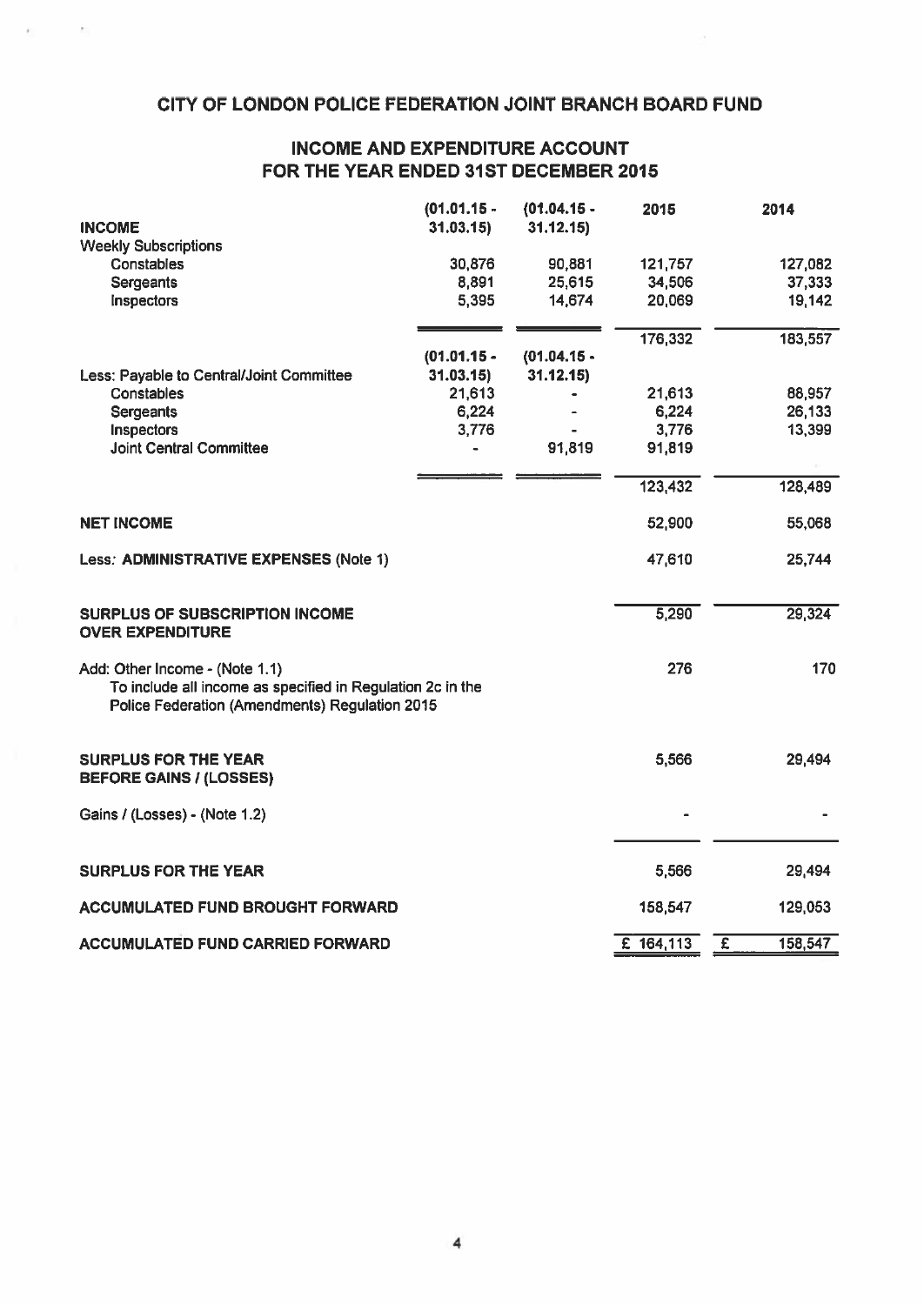### CITY OF LONDON POLICE FEDERATION JOINT BRANCH BOARD FUND

## BALANCE SHEET AS AT 31ST DECEMBER 2015

|                                                                             | Cost   | Accumulated<br>Depreciation/<br>Revaluation/<br>Impairment | 2015<br><b>Net Book</b><br>Value |                | 2014    |
|-----------------------------------------------------------------------------|--------|------------------------------------------------------------|----------------------------------|----------------|---------|
| <b>FIXED ASSETS</b>                                                         | 16,606 | 16,197                                                     | 409                              |                | 481     |
| <b>Furniture and Fittings</b><br><b>Computer Equipment</b>                  |        |                                                            |                                  |                |         |
| Investments                                                                 |        |                                                            |                                  |                |         |
| Others - (Specify)                                                          |        |                                                            |                                  |                |         |
|                                                                             | 16,606 | 16,197                                                     | 409                              |                | 481     |
| <b>CURRENT ASSETS</b>                                                       |        |                                                            |                                  |                |         |
| <b>Subscriptions Due</b><br>Cash at Bank and in Hand                        |        | 152,065                                                    |                                  |                | 136,006 |
| Others - (Specify)                                                          |        |                                                            |                                  |                |         |
| <b>Debtors</b>                                                              |        | 659                                                        |                                  |                | 16,280  |
|                                                                             |        | 152,724                                                    |                                  |                | 152,286 |
| Less:<br><b>CURRENT LIABILITIES</b>                                         |        |                                                            |                                  |                |         |
| Contributions due to Joint/Central Committee (Note 4)                       |        | (17, 311)                                                  |                                  |                | (9,784) |
| <b>Corporation Tax</b>                                                      |        | 55                                                         |                                  |                | 34      |
| <b>Sundry Accrued Expenses</b>                                              |        | 6,276                                                      |                                  |                | 3,970   |
|                                                                             |        | (10, 980)                                                  |                                  |                | (5,780) |
|                                                                             |        |                                                            |                                  |                |         |
| <b>NET CURRENT ASSETS/(LIABILITIES)</b>                                     |        |                                                            | 163,704                          |                | 158,066 |
| TOTAL ASSETS LESS CURRENT LIABILITIES                                       |        |                                                            | 164,113                          |                | 158,547 |
| <b>CREDITORS: amounts falling due after more than one year</b><br>(Specify) |        |                                                            |                                  |                |         |
| <b>NET ASSETS</b>                                                           |        |                                                            | £ 164,113                        | E              | 158,547 |
|                                                                             |        |                                                            |                                  |                |         |
| <b>REPRESENTED BY</b>                                                       |        |                                                            | 164,113                          |                | 158,547 |
| <b>Accumulated Fund</b><br>Other Reserves - (Specify)                       |        |                                                            |                                  |                |         |
|                                                                             |        |                                                            | £ 164,113                        | $\overline{E}$ | 158,547 |

We certify that we have fully complied with the <u>Regul</u>ation 2 Police Federation (Amendment) Regulations 2015 and disclosed in the F45 all funds of which we are a beneficiary. We understand that failure to comply with this Regulation could be deemed a criminal and/or Police Disciplinary matter.

| Signed            |           |
|-------------------|-----------|
|                   |           |
| Signed            | TREASURER |
| 3rd February 2016 |           |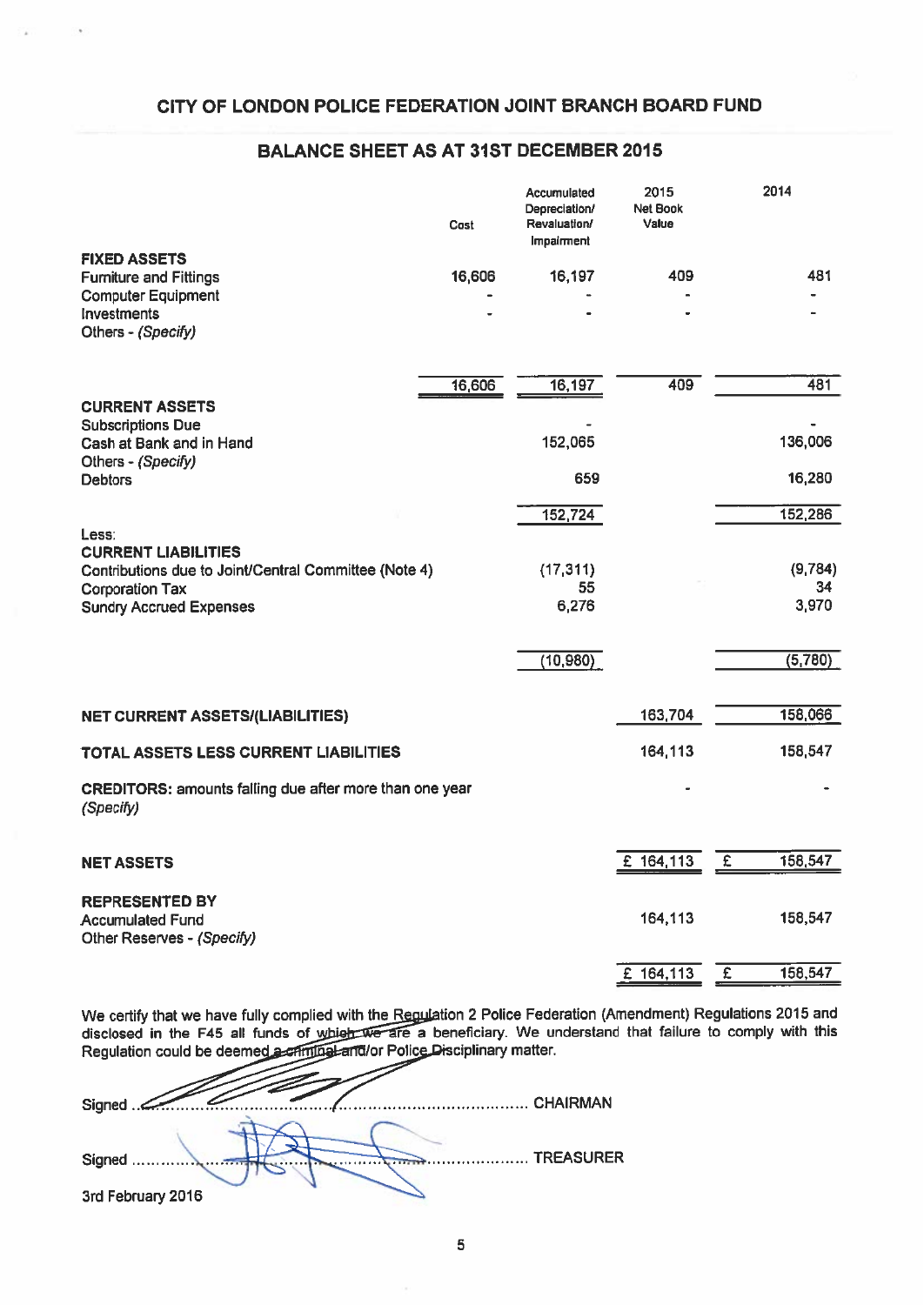## CITY OF LONDON POLICE FEDERATION JOINT BRANCH BOARD FUND NOTES TO THE FINANCIAL STATEMENTS FOR THE YEAR ENDED 31ST DECEMBER 2015

 $\sim$ 

|    |                                                      | 2015                     | 2014                              |
|----|------------------------------------------------------|--------------------------|-----------------------------------|
| 1. | <b>ADMINISTRATIVE EXPENSES</b>                       |                          |                                   |
|    | <b>Annual Conference</b>                             | 2,297                    | 952                               |
|    | <b>Audit and Accountancy Charges</b>                 | 2,772                    | 2,640                             |
|    | <b>Bank Charges</b>                                  | 102                      | 60                                |
|    | <b>Clerical Assistance and Social Security Costs</b> | $\overline{\phantom{a}}$ |                                   |
|    | <b>Computer Consumables</b>                          | 2,839                    | 2,288                             |
|    | <b>Corporation Tax</b>                               | 55                       | 34                                |
|    | Depreciation                                         | 72                       | 85                                |
|    | Donations - (Specify)                                |                          |                                   |
|    | City of London Police Federation Rupert Fund         | 20,000                   | 480                               |
|    | <b>Police Memorial Day Trust</b>                     |                          | 1,000                             |
|    | David Philips Memorial Fund                          | 1,500                    |                                   |
|    |                                                      |                          |                                   |
|    | Honoraria                                            | 6,500                    | 6,500                             |
|    | Insurance                                            | 250                      | 264                               |
|    | <b>Meeting Expenses</b>                              | 4,088                    | 4,099                             |
|    | <b>Official Publications</b>                         | 468                      | 265                               |
|    | <b>Out-of-Pocket Expenses</b>                        | 260                      | 117                               |
|    | Postage, Printing and Stationery                     | 78                       |                                   |
|    | <b>Repairs and Maintenance</b>                       |                          | 204                               |
|    | <b>Sundry Expenses</b>                               | 730                      | 283                               |
|    | <b>Telephone Charges</b>                             | 1,330                    | 2,108                             |
|    | <b>Travelling and Subsistence</b>                    | 3,113                    | 2,713                             |
|    | Other Expenses - (Specify)                           |                          |                                   |
|    | <b>Presentations</b>                                 | 150                      | 600                               |
|    | <b>Professional Fees</b>                             | 1,006                    | 942                               |
|    | Training                                             | $\bullet$                | 110                               |
|    | TOTAL AS PER INCOME AND EXPENDITURE ACCOUNT          | £ $47,610$               | 25,744<br>$\overline{\mathbf{f}}$ |
|    |                                                      |                          |                                   |
|    | <b>1.1 OTHER INCOME</b>                              | 2015                     | 2014                              |
|    |                                                      |                          | 170                               |
|    | Bank Interest (gross)                                | 276                      |                                   |
|    | Diminution on investments<br>Dividends received      |                          |                                   |
|    | Donations received                                   |                          |                                   |
|    | Profits/(loss) from mailshots and commissions        |                          |                                   |
|    | <b>Regulation 2c income</b>                          |                          |                                   |
|    | TOTAL AS PER INCOME AND EXPENDITURE ACCOUNT          | 276<br>£                 | 170<br>-£                         |
|    |                                                      |                          |                                   |
|    |                                                      | 2015                     | 2014                              |
|    | 1.2 GAINS / (LOSSESS)                                |                          |                                   |
|    | Gain (loss) on investments                           |                          |                                   |
|    |                                                      |                          |                                   |
|    | TOTAL AS PER INCOME AND EXPENDITURE ACCOUNT          | E                        | £                                 |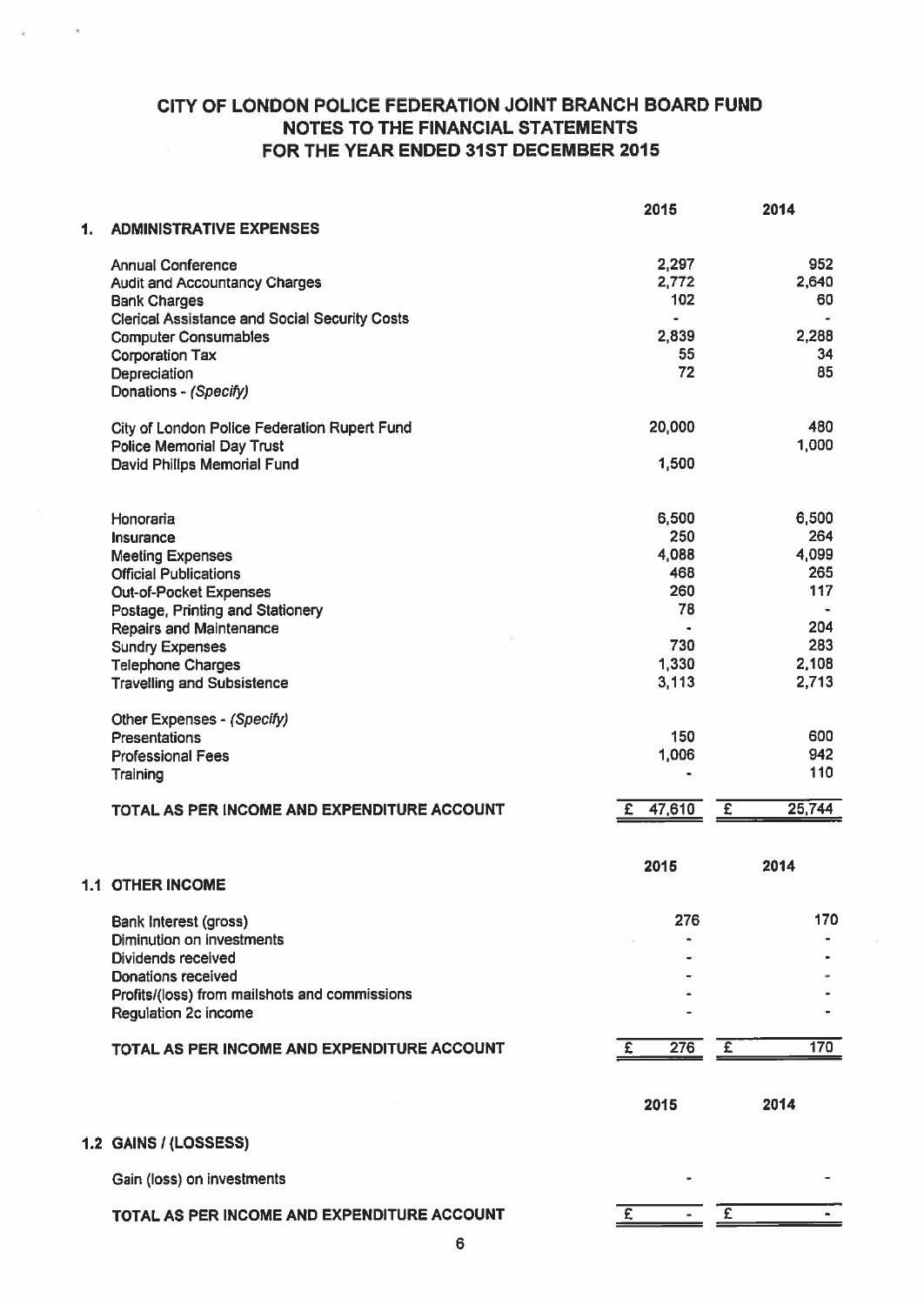### CITY OF LONDON POLICE FEDERATION JOINT BRANCH BOARD FUND NOTES TO THE FINANCIAL STATEMENTS FOR THE YEAR ENDED 31ST DECEMBER 2015

#### 2. ACCOUNTING POLICIES

#### A. Accounting Convention

The financial statements have been prepared under the historic cost convention.

#### B. Income

Income is primarily derived from subscriptions collected from the Funds members. Other income sources may include rental/investment income and income generated from providing member services,

#### C. Expenditure

Expenditure is shown inclusive of Value Added Tax.

#### D. Depreciation

Depreciation has been calculated at rates required to write off the relevant assets over their anticipated lives. The applicable annual rates are:

Furniture and Fittings — 15% reducing balance basis Computer Equipment **25%** straight line basis Other Assets **25% reducing balance basis** Property - (Specify)

#### E. Taxation

Provision is made for Corporation Tax in respect of the Fund's liability to taxation on investment income, capital gains and income derived from third party transactions.

#### F. Investments (if applicable)

Investments are shown in the financial statements at cost less provision for impairment in value.

G. Other Policies - (Specify)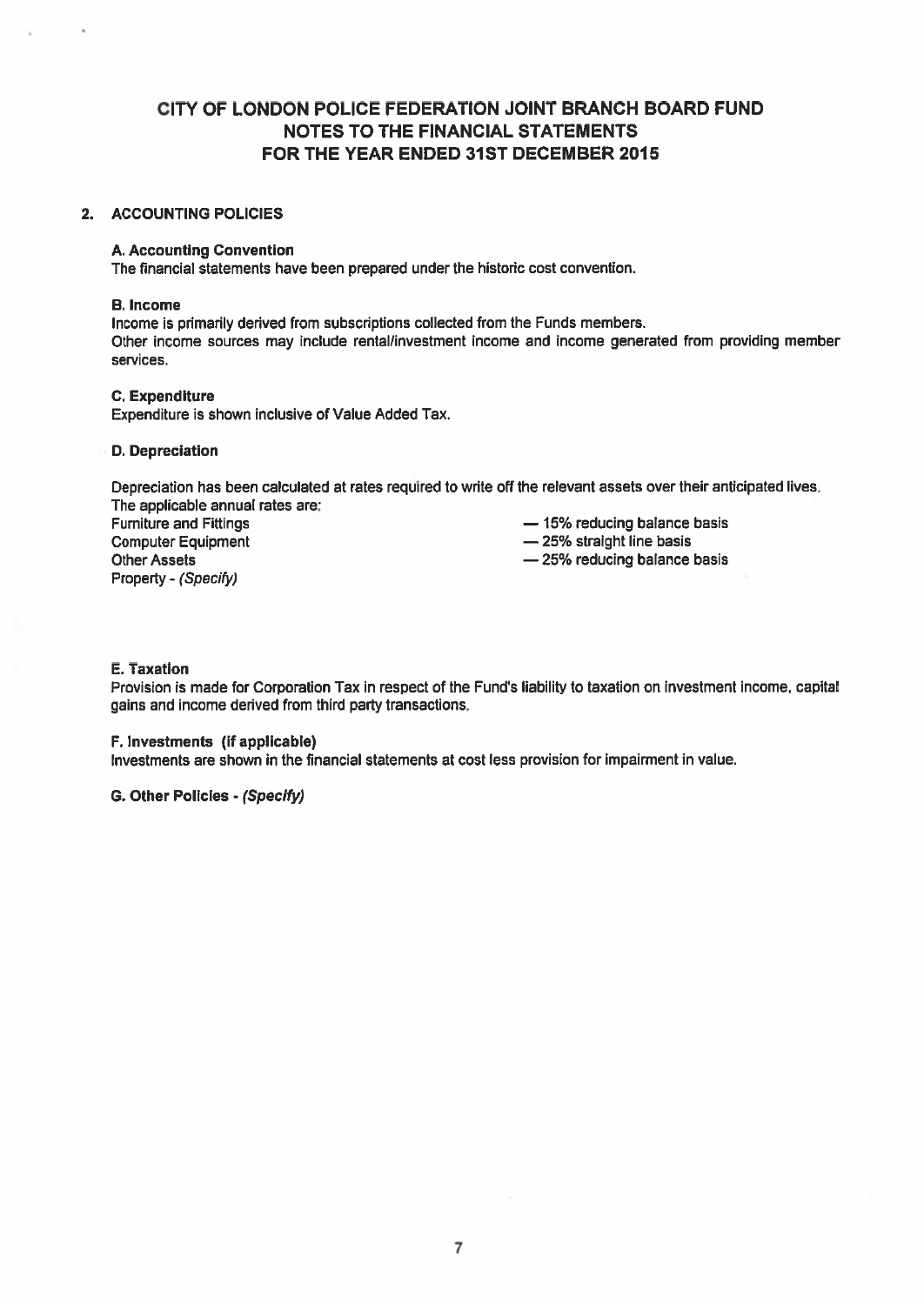## CITY OF LONDON POLICE FEDERATION JOINT BRANCH BOARD FUND NOTES TO THE FINANCIAL STATEMENTS FOR THE YEAR ENDED 31ST DECEMBER 2015

#### 3. STATEMENT OF MANAGEMENT COMMITTEE'S RESPONSIBILITIES

#### 4a. CONTRIBUTIONS DUE TO!(FROM) CENTRAL COMMITTEES (TO 31ST MARCH 2015)

|                   | 2015     | 2014         |
|-------------------|----------|--------------|
| <b>Constables</b> | (2,315)  | (6, 753)     |
| Sergeants         | 282      | 658          |
| Inspectors        | (3, 813) | (3,689)      |
|                   | (5,846)  | (9,784)<br>c |

#### 4b. CONTRIBUTIONS DUE TOI(FROM) JOINT CENTRAL COMMITTEE (FROM 1ST APRIL 2015)

| <b>Constables</b><br>Sergeants<br>Inspectors | 2015<br>(8, 167)<br>(1,870)<br>(1,428) | 2014        |
|----------------------------------------------|----------------------------------------|-------------|
|                                              | (11, 465)<br>ı                         | c<br>$\sim$ |

#### 5. CONTRIBUTING AND NON CONTRIBUTING MEMBERS AT 31ST DECEMBER 2015

|                                              | CITY OF LONDON POLICE FEDERATION JOINT BRANCH BOARD FUND                                                                                                                                                                                                                                                                                                                                                                                                                                                                                                                                                                                                                                                                                                                                                                                                                                                                                                 |      | <b>NOTES TO THE FINANCIAL STATEMENTS</b><br>FOR THE YEAR ENDED 31ST DECEMBER 2015 |      |                                          |                         |
|----------------------------------------------|----------------------------------------------------------------------------------------------------------------------------------------------------------------------------------------------------------------------------------------------------------------------------------------------------------------------------------------------------------------------------------------------------------------------------------------------------------------------------------------------------------------------------------------------------------------------------------------------------------------------------------------------------------------------------------------------------------------------------------------------------------------------------------------------------------------------------------------------------------------------------------------------------------------------------------------------------------|------|-----------------------------------------------------------------------------------|------|------------------------------------------|-------------------------|
| to presume otherwise.                        | STATEMENT OF MANAGEMENT COMMITTEE'S RESPONSIBILITIES<br>Regulation 18(2) of The Police Federation Regulations (as amended) requires the Committee, in relation to<br>Federation funds held by it, to keep accounts showing all monies received or paid out and to cause the<br>financial statements for each year to be audited by an independent auditor. In causing the financial statements<br>to be prepared, the Committee is required to:<br>Select suitable accounting policies and apply them consistently.<br>Make judgements and estimates that are reasonable and prudent.<br>Ensure that the financial statements are prepared on the going concern basis unless it is appropriate<br>The Committee is responsible for keeping adequate accounting records and also is responsible for safe-<br>guarding the assets of the Fund and hence for taking reasonable steps for the prevention and detection of<br>fraud and other irregularities. |      |                                                                                   |      |                                          |                         |
|                                              | CONTRIBUTIONS DUE TO/(FROM) CENTRAL COMMITTEES (TO 31ST MARCH 2015)                                                                                                                                                                                                                                                                                                                                                                                                                                                                                                                                                                                                                                                                                                                                                                                                                                                                                      |      |                                                                                   |      |                                          |                         |
| Constables<br>Sergeants                      |                                                                                                                                                                                                                                                                                                                                                                                                                                                                                                                                                                                                                                                                                                                                                                                                                                                                                                                                                          |      |                                                                                   |      | 2015<br>(2,315)<br>282                   | 2014<br>(6, 753)<br>658 |
| Inspectors                                   |                                                                                                                                                                                                                                                                                                                                                                                                                                                                                                                                                                                                                                                                                                                                                                                                                                                                                                                                                          |      |                                                                                   |      | (3, 813)                                 | (3,689)                 |
|                                              | CONTRIBUTIONS DUE TO/(FROM) JOINT CENTRAL COMMITTEE (FROM 1ST APRIL 2015)                                                                                                                                                                                                                                                                                                                                                                                                                                                                                                                                                                                                                                                                                                                                                                                                                                                                                |      |                                                                                   |      | £<br>(5,846)                             | (9,784)<br>£            |
| Constables<br>Sergeants<br><b>Inspectors</b> |                                                                                                                                                                                                                                                                                                                                                                                                                                                                                                                                                                                                                                                                                                                                                                                                                                                                                                                                                          |      |                                                                                   |      | 2015<br>(8, 167)<br>(1, 870)<br>(1, 428) | 2014                    |
|                                              |                                                                                                                                                                                                                                                                                                                                                                                                                                                                                                                                                                                                                                                                                                                                                                                                                                                                                                                                                          |      |                                                                                   |      | (11, 465)<br>£                           | £                       |
|                                              | CONTRIBUTING AND NON CONTRIBUTING MEMBERS AT 31ST DECEMBER 2015<br>No. of Contributing                                                                                                                                                                                                                                                                                                                                                                                                                                                                                                                                                                                                                                                                                                                                                                                                                                                                   |      | No. of Non Contributing                                                           |      | Others*                                  |                         |
|                                              | <b>Members</b>                                                                                                                                                                                                                                                                                                                                                                                                                                                                                                                                                                                                                                                                                                                                                                                                                                                                                                                                           |      | <b>Members</b>                                                                    |      |                                          |                         |
|                                              | 2015                                                                                                                                                                                                                                                                                                                                                                                                                                                                                                                                                                                                                                                                                                                                                                                                                                                                                                                                                     | 2014 | 2015                                                                              | 2014 | 2015                                     | 2014                    |
| Cadets<br>Constables                         | 483                                                                                                                                                                                                                                                                                                                                                                                                                                                                                                                                                                                                                                                                                                                                                                                                                                                                                                                                                      | 496  | 22                                                                                | 22   | 6                                        | $\overline{\mathbf{2}}$ |
| Sergeants                                    | 122                                                                                                                                                                                                                                                                                                                                                                                                                                                                                                                                                                                                                                                                                                                                                                                                                                                                                                                                                      | 138  | 4                                                                                 | 4    |                                          |                         |
| Inspectors/Chief                             |                                                                                                                                                                                                                                                                                                                                                                                                                                                                                                                                                                                                                                                                                                                                                                                                                                                                                                                                                          |      |                                                                                   |      |                                          |                         |
| Inspectors                                   | 77                                                                                                                                                                                                                                                                                                                                                                                                                                                                                                                                                                                                                                                                                                                                                                                                                                                                                                                                                       | 80   |                                                                                   |      |                                          |                         |
|                                              | 682                                                                                                                                                                                                                                                                                                                                                                                                                                                                                                                                                                                                                                                                                                                                                                                                                                                                                                                                                      | 714  | 26                                                                                | 26   | 6                                        | 2 <sub>1</sub>          |
|                                              | This column refers to those members who are non contributors by virtue of receiving no pay, being on<br>unpaid maternity leave or serving officers on career breaks. (JBB Circular 53/96 refers)<br><b>INVESTMENTS</b> (if applicable)                                                                                                                                                                                                                                                                                                                                                                                                                                                                                                                                                                                                                                                                                                                   |      |                                                                                   |      |                                          |                         |
|                                              |                                                                                                                                                                                                                                                                                                                                                                                                                                                                                                                                                                                                                                                                                                                                                                                                                                                                                                                                                          |      | <b>Cost Less Provision</b>                                                        |      | <b>Market Value</b>                      |                         |
|                                              |                                                                                                                                                                                                                                                                                                                                                                                                                                                                                                                                                                                                                                                                                                                                                                                                                                                                                                                                                          |      | 2015                                                                              | 2014 | 2015                                     | 2014                    |

#### 6. INVESTMENTS (if applicable)

|                             | <b>Cost Less Provision</b> |                | <b>Market Value</b> |      |
|-----------------------------|----------------------------|----------------|---------------------|------|
|                             | 2015                       | 2014           | 2015                | 2014 |
| <b>Equities</b>             |                            |                |                     |      |
| <b>Fixed Interest Funds</b> |                            |                |                     |      |
| <b>Unit Trusts</b>          |                            |                |                     |      |
| Others - (Specify)          |                            |                |                     |      |
|                             |                            |                |                     |      |
|                             |                            | $\blacksquare$ | $\blacksquare$      |      |
|                             | В                          |                |                     |      |